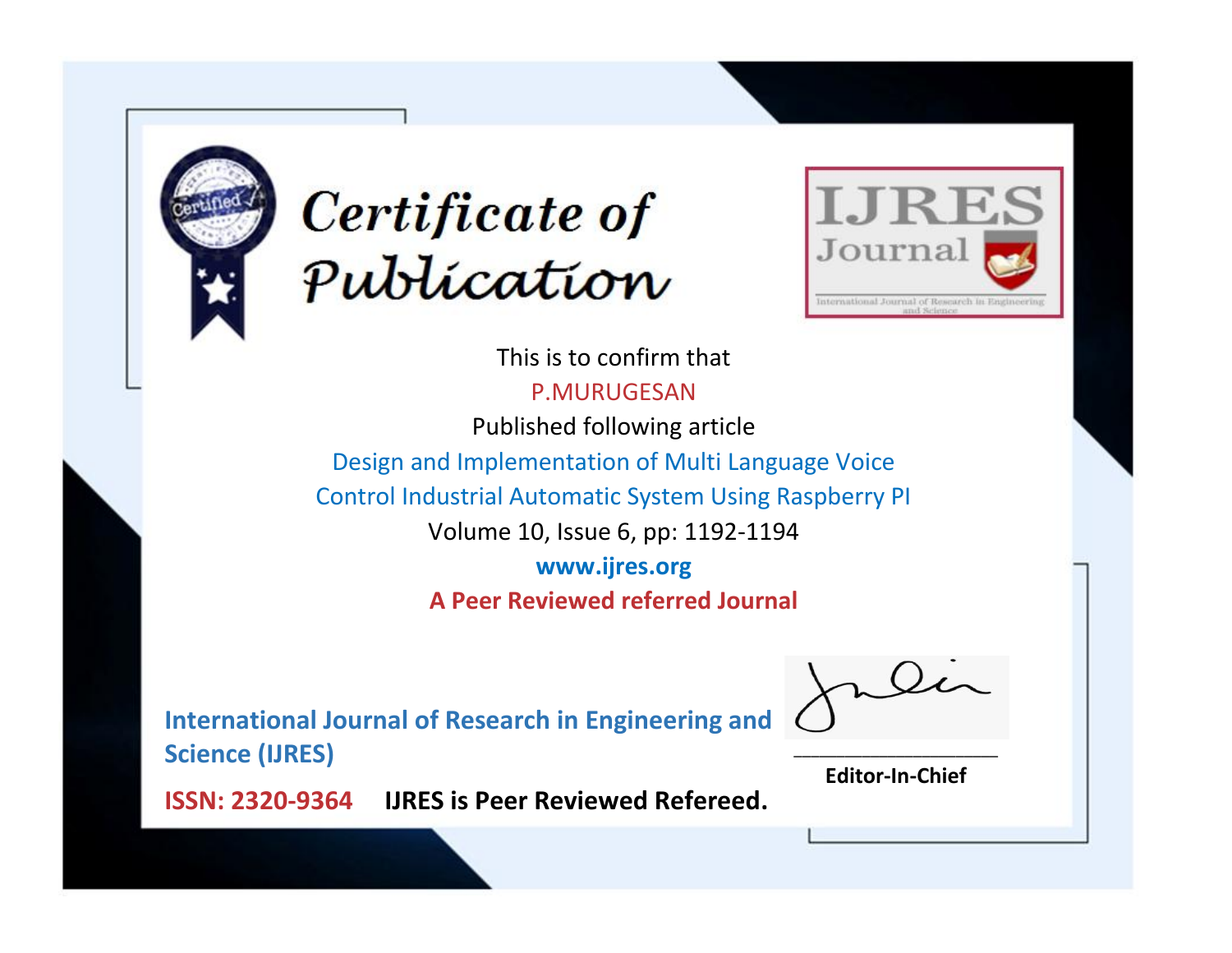



This is to confirm that

P.MAHESWARI

Published following article

Design and Implementation of Multi Language Voice

Control Industrial Automatic System Using Raspberry PI

Volume 10, Issue 6, pp: 1192-1194

**www.ijres.org**

**A Peer Reviewed referred Journal**

**International Journal of Research in Engineering and Science (IJRES)**

\_\_\_\_\_\_\_\_\_\_\_\_\_\_\_\_\_\_\_\_\_\_\_\_ **Editor-In-Chief**

**Journal.**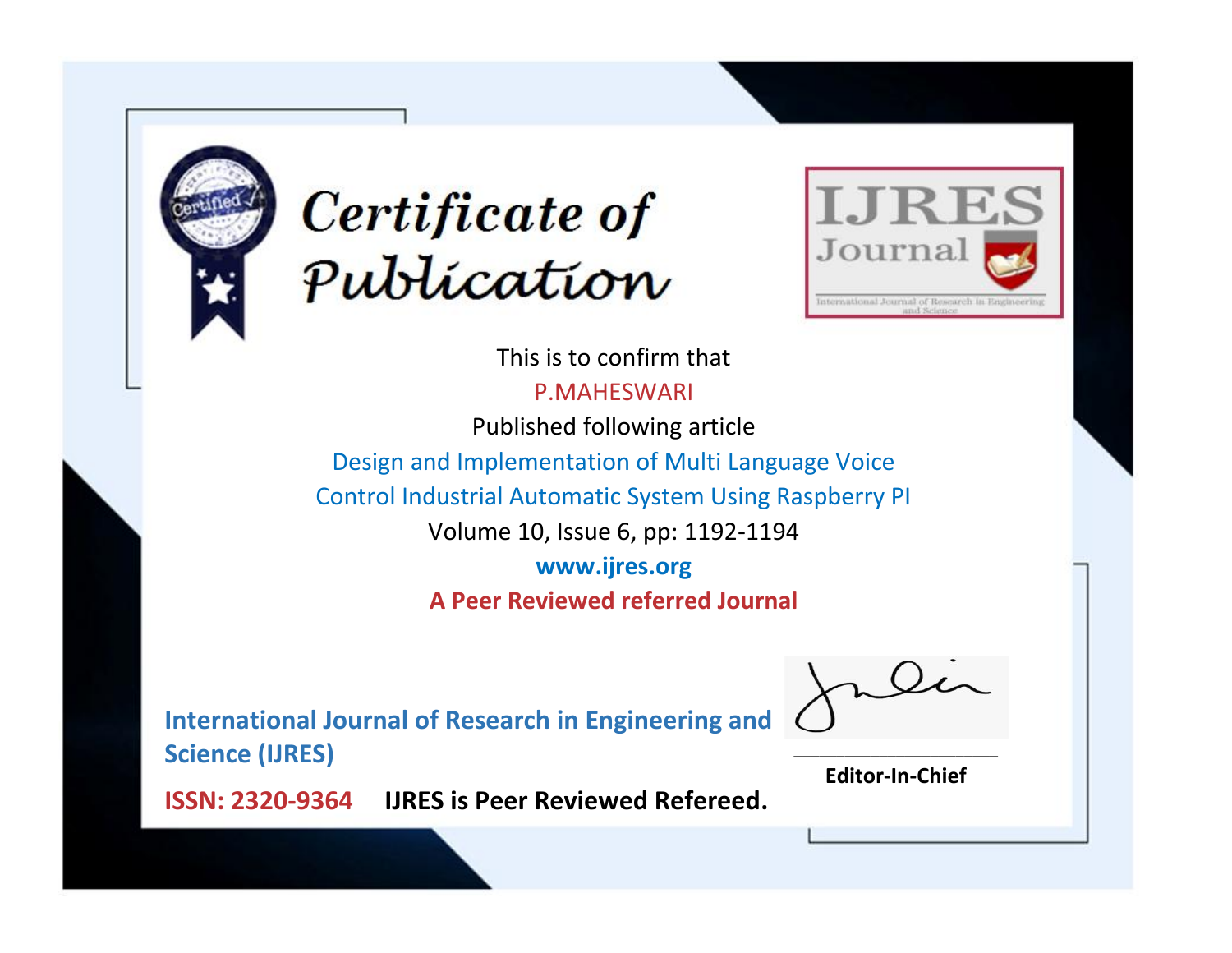



This is to confirm that R.PAVITHRA

Published following article

Design and Implementation of Multi Language Voice

Control Industrial Automatic System Using Raspberry PI

Volume 10, Issue 6, pp: 1192-1194

**www.ijres.org**

**A Peer Reviewed referred Journal**

**International Journal of Research in Engineering and Science (IJRES)**

\_\_\_\_\_\_\_\_\_\_\_\_\_\_\_\_\_\_\_\_\_\_\_\_ **Editor-In-Chief**

**Journal.**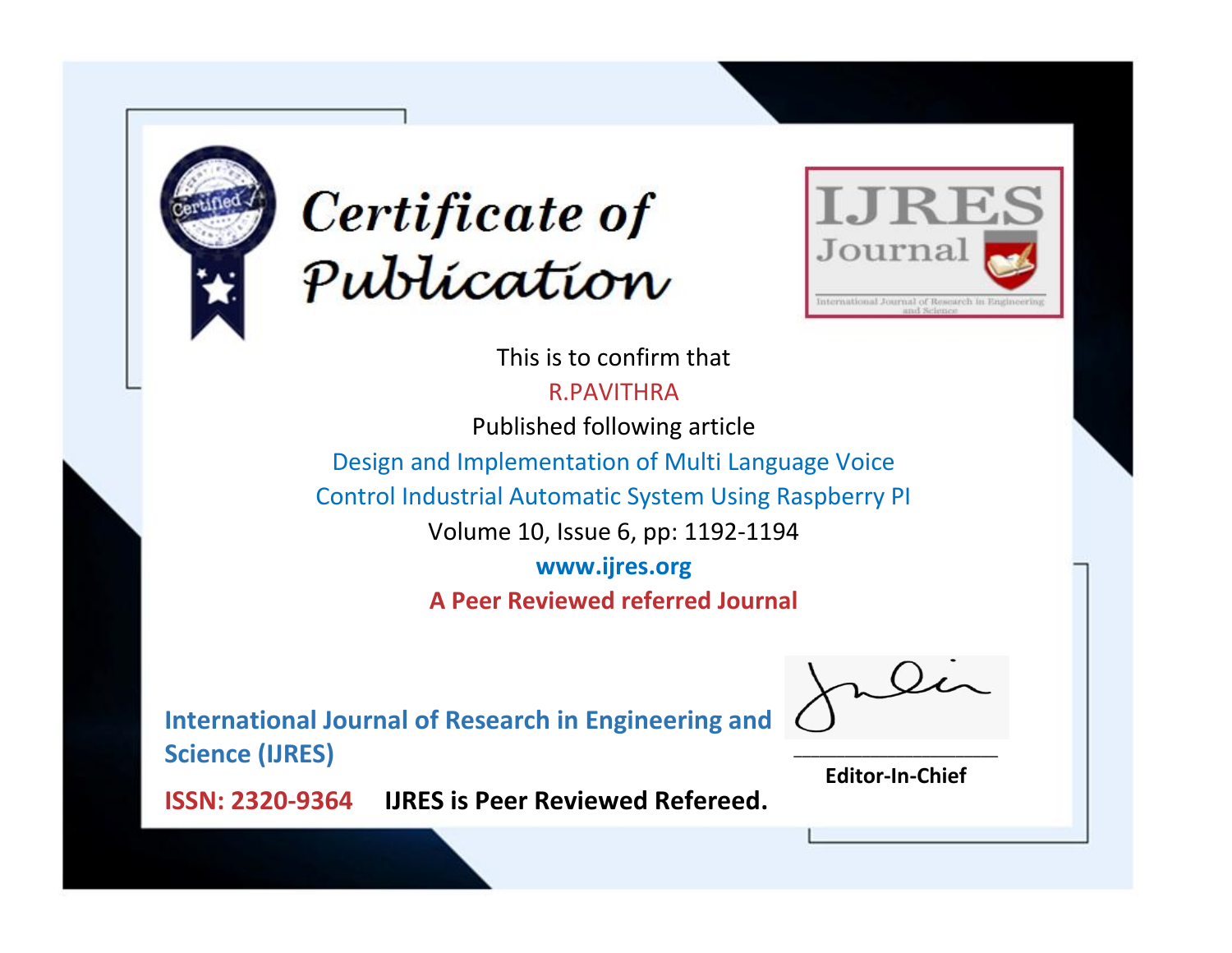



This is to confirm that

G,RAMASAMY

Published following article

Design and Implementation of Multi Language Voice

Control Industrial Automatic System Using Raspberry PI

Volume 10, Issue 6, pp: 1192-1194

**www.ijres.org**

**A Peer Reviewed referred Journal**

**International Journal of Research in Engineering and Science (IJRES)**

\_\_\_\_\_\_\_\_\_\_\_\_\_\_\_\_\_\_\_\_\_\_\_\_ **Editor-In-Chief**

**Journal.**